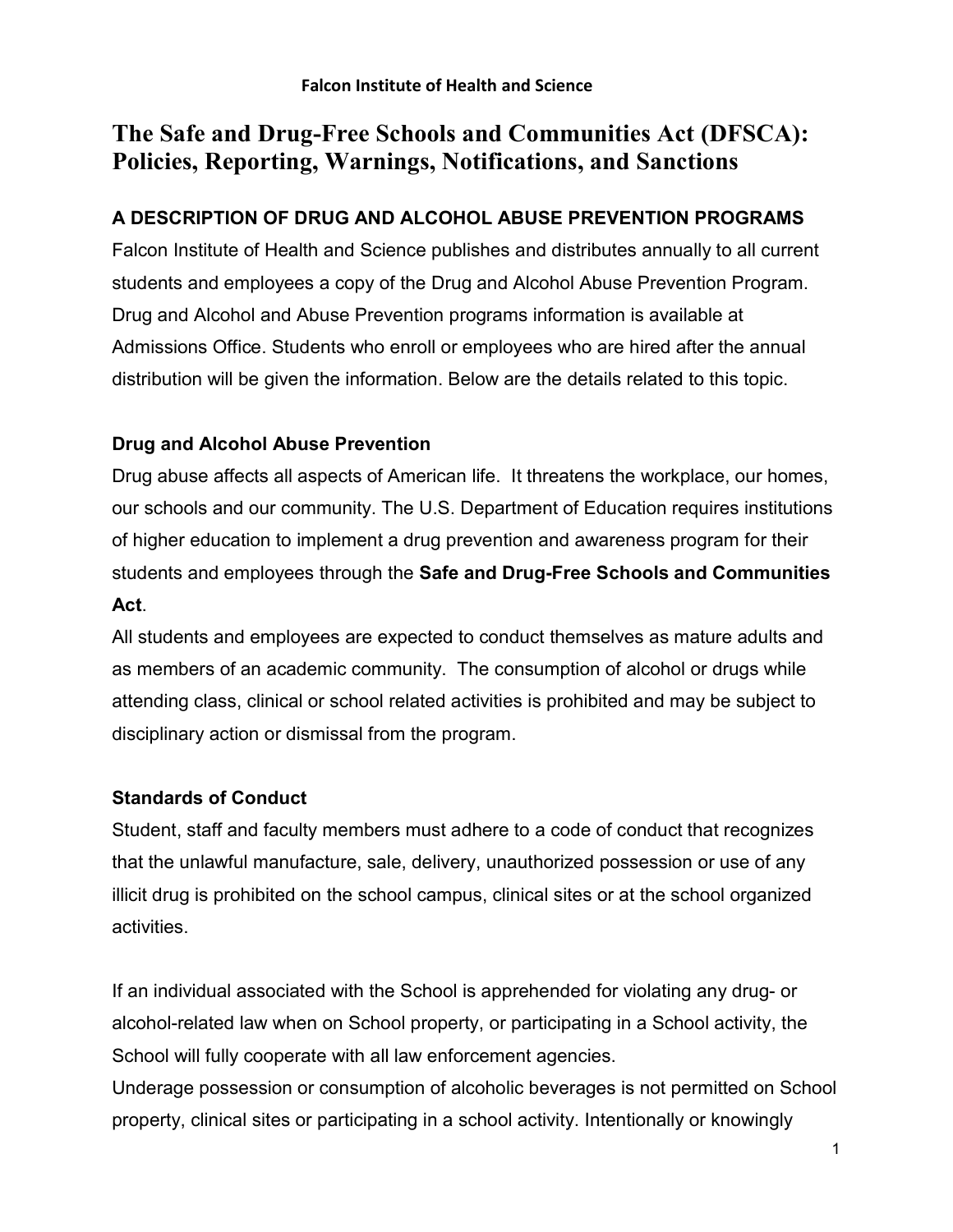selling, or intentionally or knowingly furnishing alcoholic beverages to persons under the age of 21, or to persons obviously inebriated, is not permitted on School property, or while participating in a School activity. The school will fully cooperate with all law enforcement agencies.

#### Health Risks Associated with the use of Illicit Drugs and the Abuse of Alcohol

Moderate to high doses of alcohol cause marked impairments in higher mental functions and the loss of memory. High doses of alcohol can cause respiratory depression and death.

Long-term consumption, particularly when combined with poor nutrition, can also lead to dependence and permanent damage to vital organs such as the brain and the liver.

Physical effects of drugs include increased heart rate, bloodshot eyes, dry mouth and throat, and increased appetite.

The use of drugs may impair or reduce short-term memory and comprehension, alter sense of time, and reduce the ability to perform tasks requiring concentration and coordination.

Motivation and cognition may also be altered making the acquisition of new information difficult. As one can see from the above, there are major health risks associated with the use of illicit drugs and the abuse of alcohol.

#### Federal Financial Aid Penalties for Drug Violations

Federal guidelines focus strongly on illicit drug use and distribution. The Higher Education Opportunity Act states students convicted of an illicit drug violation can be denied federal financial aid for a specific period, in addition to other legal penalties.

The Free Application for Federal Student Aid (FAFSA) asks students if they have been convicted of a drug-related offense: "Have you ever been convicted of possessing or selling illegal drugs?" If you answer "yes," the School will send a worksheet in the mail to determine if your conviction affects your eligibility for aid. Failure to answer the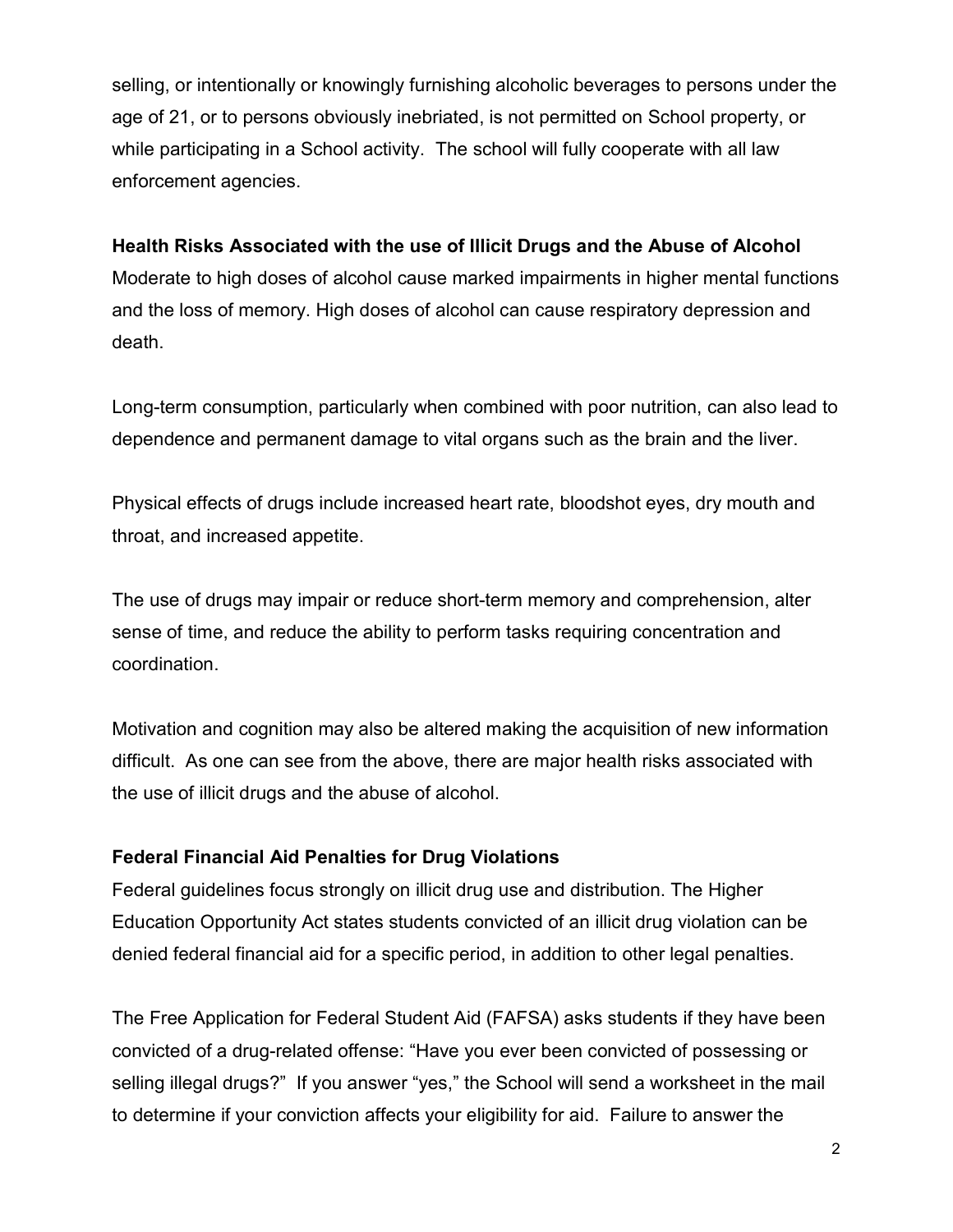question automatically disqualifies students from receiving federal financial aid. Answering this question falsely could result in fines up to \$20,000, imprisonment or both.

#### Penalties for Drug Convictions

If the student was convicted of both possessing and selling drugs, and the periods of ineligibility are different, the student will be ineligible for the longer period.

# Possession of Illegal Drugs

- For a first offense, a student loses eligibility for federal financial aid for one year from the date of conviction.
- For a second offense, a student loses eligibility for federal financial aid for two years from the date of conviction.
- For a third offense and subsequent offenses, a student has indefinite ineligibility for federal financial aid from the date of conviction.

# Sale of Illegal Drugs

- For a first offense, a student loses eligibility for federal financial aid for two years from the date of conviction.
- For a second offense and subsequent offenses, a student has indefinite ineligibility from the date of conviction.

# Other Potential Federal Penalties for Drug Violations

Some other potential federal penalties and sanctions applicable to drug-related offenses include:

#### 21 U.S.C. 844

1st conviction: Up to 1 year imprisonment and fined at least \$1,000, or both.

After 1 prior drug conviction: At least 15 days in prison, not to exceed 2 years and fined at least \$2,500, or both.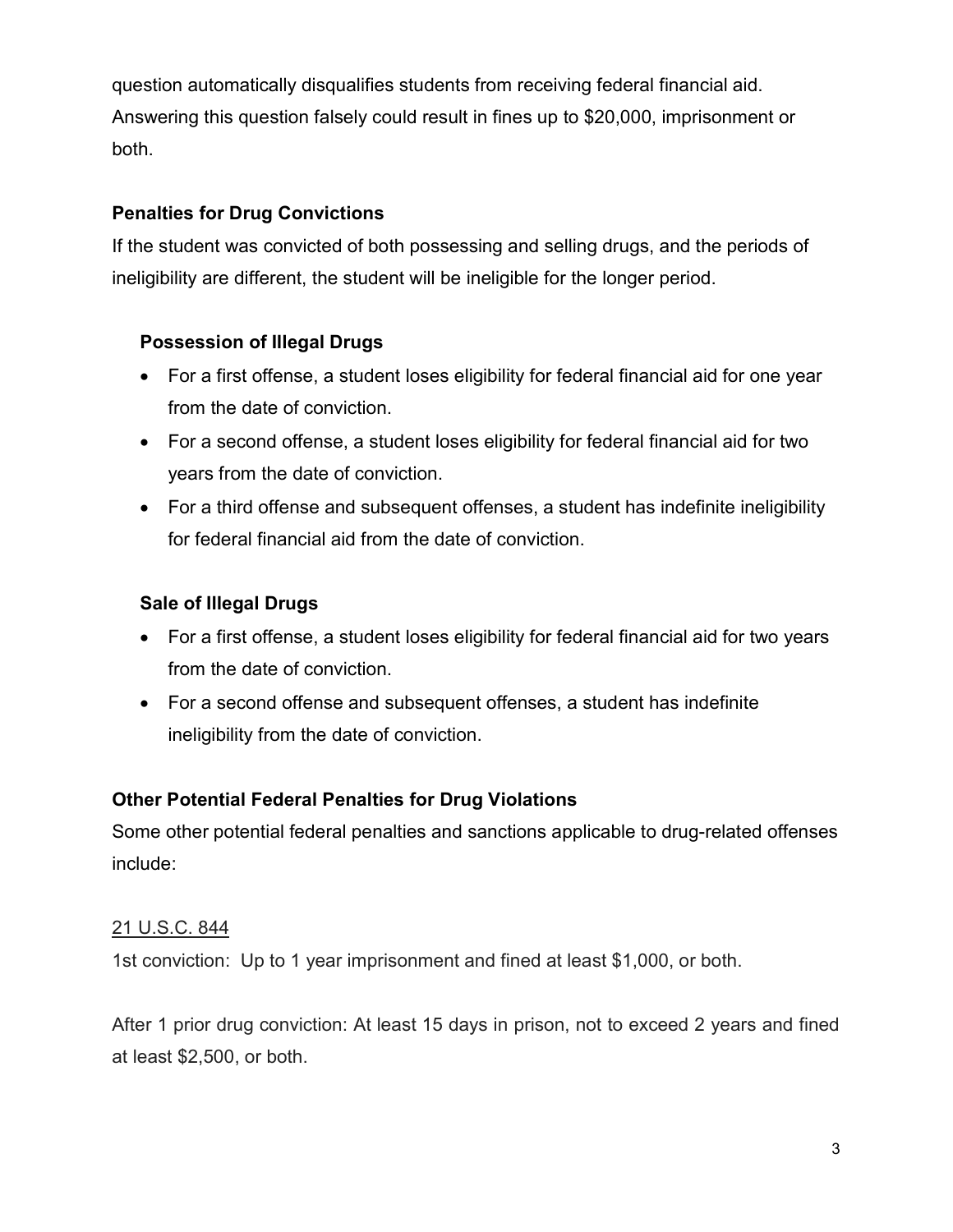After 2 or more prior drug convictions: At least 90 days in prison, not to exceed 3 years and fined at least \$5, or both.

Provisions relating to increased penalties in cases of certain serious crack possession offenses, making offenders subject to fines under Title 18 or imprisonment to terms not less than 5 years and no more than 20 years, or both.

Possession of flunitrazepam shall be imprisoned for not more than 3 years, shall be fined as otherwise provided in this section, or both after mixture or substance exceeds 1 gram.

#### 21 U. S. C. 844a

Civil fine up to \$10,000

#### 21 U. S. C. 847 Additional Penalties

Any penalty imposed for violation of this subchapter shall be in addition to, and not in lieu of, any civil or administrative penalty or sanction authorized by law.

#### 21 U. S. C. 854 Investment of illicit drug profits

Whoever violates this section shall be fined no more than \$50,000 or imprisoned not more than 10 years, or both.

#### 21 U. S. C. 862

a. Drug Traffickers - Denial of Federal benefits, such as student loans, grants, contracts, and professional and commercial licenses, up to 5 years for the first offense, up to 10 years for second and permanently ineligible for subsequent offenses.

b. Drug Possessors – 1<sup>st</sup> offense is up to 1 year and  $2<sup>nd</sup>$  and subsequent offenses are up to 5 years.

c. Suspension of period of ineligibility (A) (B) (C)

#### 21 U. S. C. 862a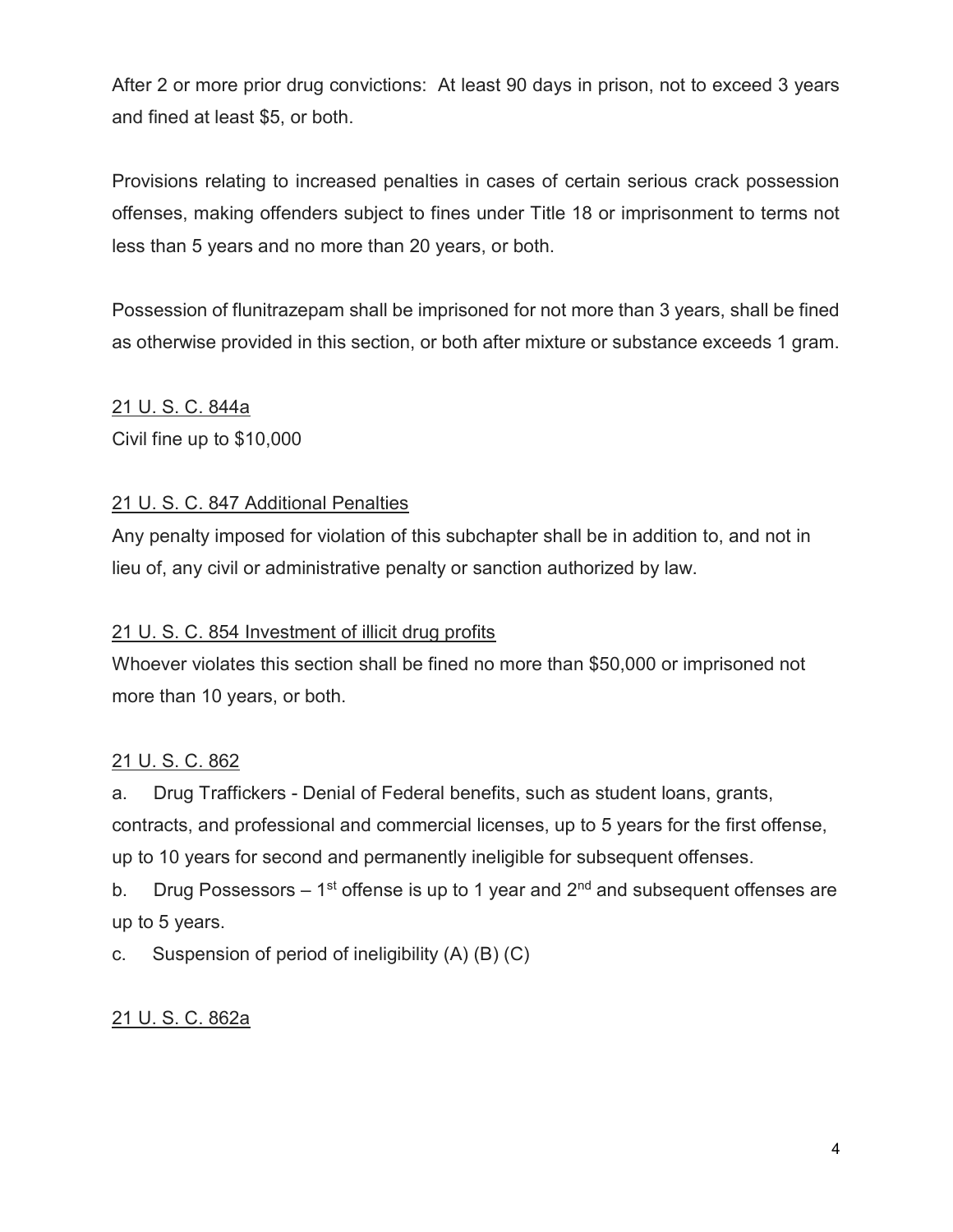Denial of assistance and benefits for certain drug related convictions, i.e., state program funded under the Social Security Act or food stamp program or state program under the Food Stamp Act.

More information about federal penalties and sanctions for unlawful possession, use, sale, and/or distribution of controlled substances is located at http://www.deadiversion.usdoj.gov/21cfr/21usc/index.html

# Legal Consequences of Substance Abuse Under Local, Pennsylvania, and Federal Law

There are a number of legal consequences that can occur as a result of substance abuse (drugs and/or alcohol).

#### 1. City of Bethlehem

 Public consumption of alcoholic beverages and possession of open containers of alcoholic beverages in a public place or in an automobile is illegal and punishable by law. Punishment includes a \$100 fine or 30 days imprisonment (or both) for the first offense; a \$300 fine or 60 days imprisonment (or both) for the second offense; and a \$600 fine or 90 days imprisonment (or both) for the third and each subsequent offense.

#### 2. Commonwealth of Pennsylvania:

 Alcohol: A person less than 21 years of age commits a summary offense if he or she attempts to purchase, consume, possess, or knowingly and intentionally transport any liquor or malt or brewed beverage. Violation of this law is punishable by fines up to \$500, imprisonment up to 90 days, and mandatory loss of driving privileges in the Commonwealth of Pennsylvania. Misrepresentation of age to purchase alcohol is also punishable by fines up to \$500, imprisonment up to one year and loss of driving privileges. Altering, selling, or manufacturing false identification is punishable by a fine of up to \$2,500 (first offense) and up to \$5,000 (second and subsequent offense) plus loss of driving privileges. Selling or furnishing alcoholic beverages to those under 21 is punishable by a mandatory fine of up to \$2,500 (first offense) and \$2,500 (second and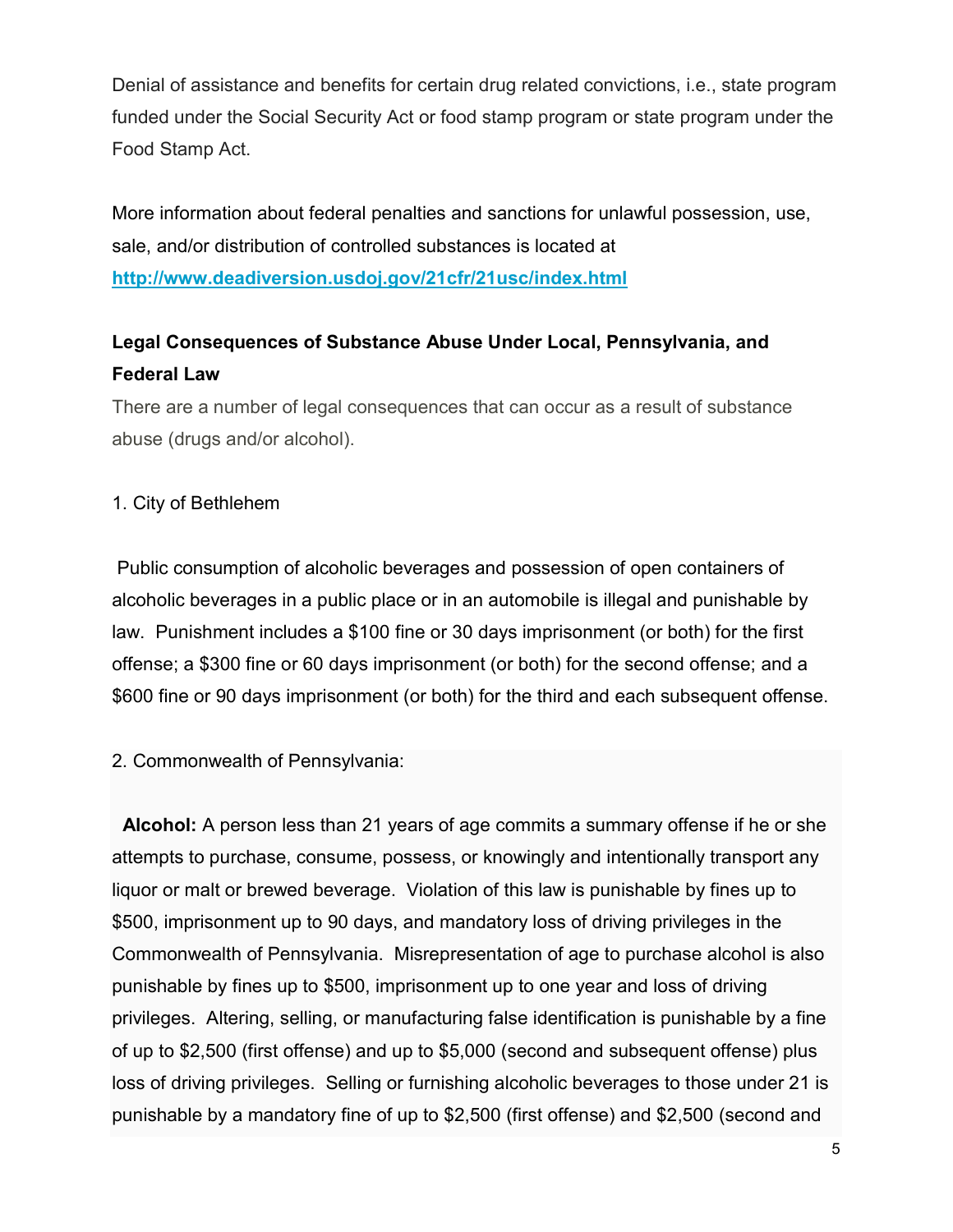each subsequent offense). All persons, while in the Commonwealth of Pennsylvania, are subject to the Pennsylvania Liquor Code and Crimes Code.

Pennsylvania law provides that a person with a blood alcohol content (BAC) of .08% or greater who operates a motor vehicle is considered driving under the influence and is subject to prosecution under Pennsylvania law.

A more complete summary of Pennsylvania laws and penalties related to alcohol may be found on the Pennsylvania Liquor Control Board's website at: https://www.lcb.pa.gov/Pages/default.aspx

Drugs: The Controlled Substance, Drug, Device and Cosmetic Act, 35 Pa. C.S.A. 780- 101 et seq., establishes five schedules of controlled substances based on dangerousness and medical

uses. It prohibits the manufacture, distribution, sale or acquisition of controlled substances except in accordance with the Act as well as acquisition by misrepresentation or forgery or the knowing possession of controlled substances unlawfully acquired.

Penalties for first-time violators of the Act range from 30 days imprisonment, \$500 fine, or both for possession or distribution of a small amount of marijuana or hashish, not for sale, to 15 years or \$250,000 or both for the manufacture or delivery of a Schedule I or II narcotic. A person over eighteen years of age who is convicted for violating the Act, shall be sentenced to a minimum of at least one year total confinement if the delivery or possession with intent to deliver of the controlled substance was to a minor. If the offense is committed within 1,000 feet of the real property on which a university is located, the person shall be sentenced to an additional minimum sentence of at least two years total confinement.

The Pharmacy Act of 1961, 63 Pa. C.S.A. 3908 makes it unlawful to procure or attempt to procure drugs by fraud, deceit, misrepresentation or subterfuge or by forgery or alteration of a prescription. The first offense is a misdemeanor, with a maximum penalty of one year's imprisonment, a \$5,000 fine, or both.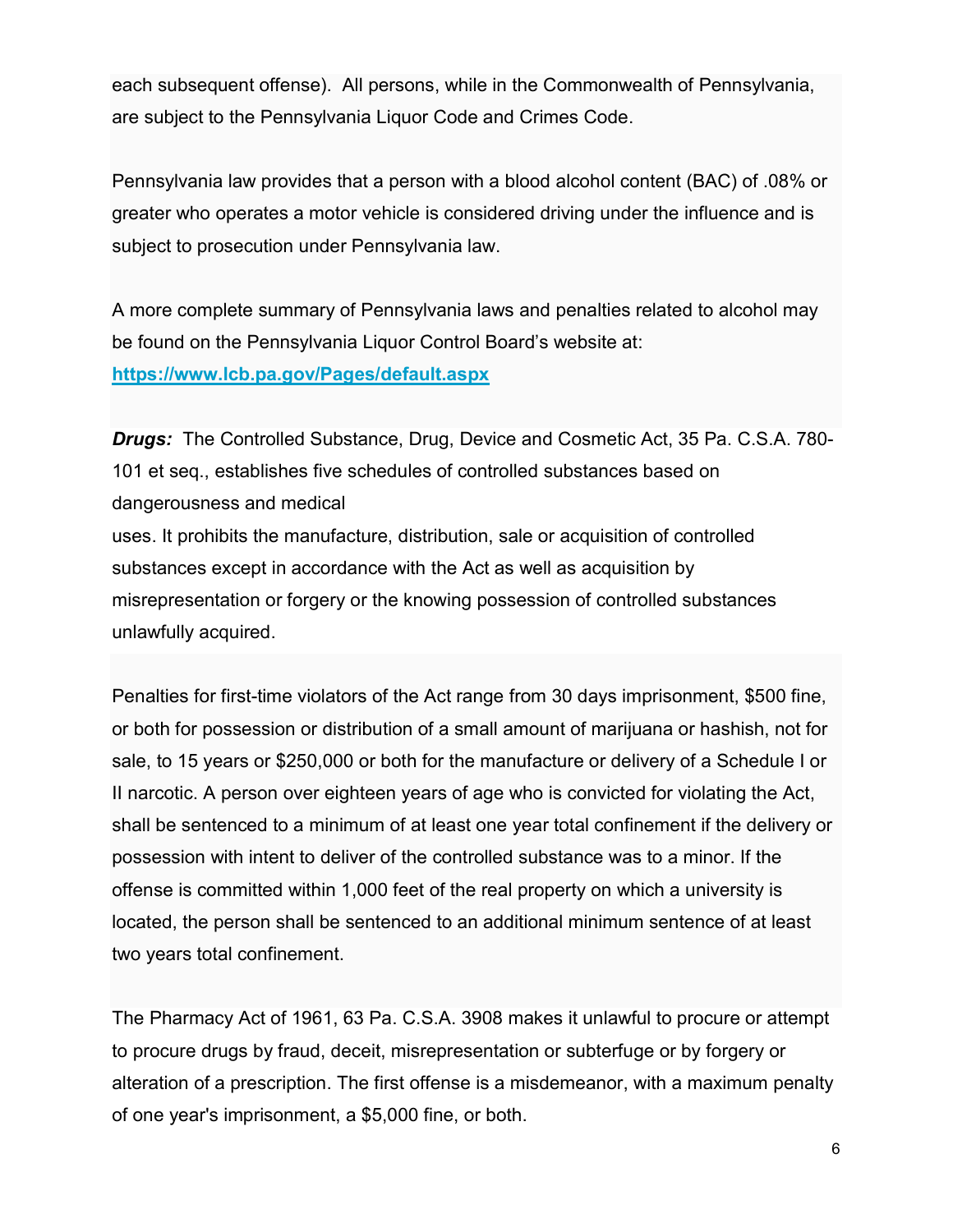The Vehicle Code, 75 Pa.. C.S.A. 3101 et seq., which was amended effective July 1, 1977, prohibits driving under the influence of alcohol or a controlled substance, or both, if the driver thereby is rendered incapable of safe driving. A police officer is empowered to arrest without a warrant any person whom he or she has probable cause to believe has committed a violation, even though the officer may not have been present when the violation was committed. A person so arrested is deemed to have consented to a test of breath or blood for the purpose of determining alcoholic content, and if a violation is found it carries the penalties of a misdemeanor of the second degree, which includes imprisonment for a maximum of 30 days.

#### PA State Board of Nursing Licensure Requirements:

A person convicted of any felonious act, as described below, may be prohibited from licensure by the PA State Board of Nursing.

A. Any student who has been convicted of a felonious act prohibited by the act of April 14, 1972 (P.L. 223, No. 64) known as "The Controlled Substance, Drug, Device, and Cosmetic Act"

B. Any student who has been convicted of a felony relating to a controlled substance in a court of law of the United States or any other state, territory, or country unless:

1) at least ten years have elapsed from the date of the conviction;

2) the applicant satisfactorily demonstrates significant progress in personal rehabilitation since the conviction to the PA Board of Nursing such that licensure should not create a substantial risk of further violations; and the applicant otherwise satisfies the qualifications contained in this act at the time of application for licensure.

\* Students who have known convictions must meet with the Program Director prior to the start of the program to discuss the possibilities of completing a nursing education program and achieving licensure.

\* The State Board of Nursing in Pennsylvania requires the applicant to report any misdemeanor or illegal act associated with alcohol or substance abuse.

#### 3. Federal

The Federal drug laws, The Controlled Substances Act, 21 U.S.C. 801 et seq., are similar to the Pennsylvania Controlled Substance, Drug, Device, and Cosmetic Act, but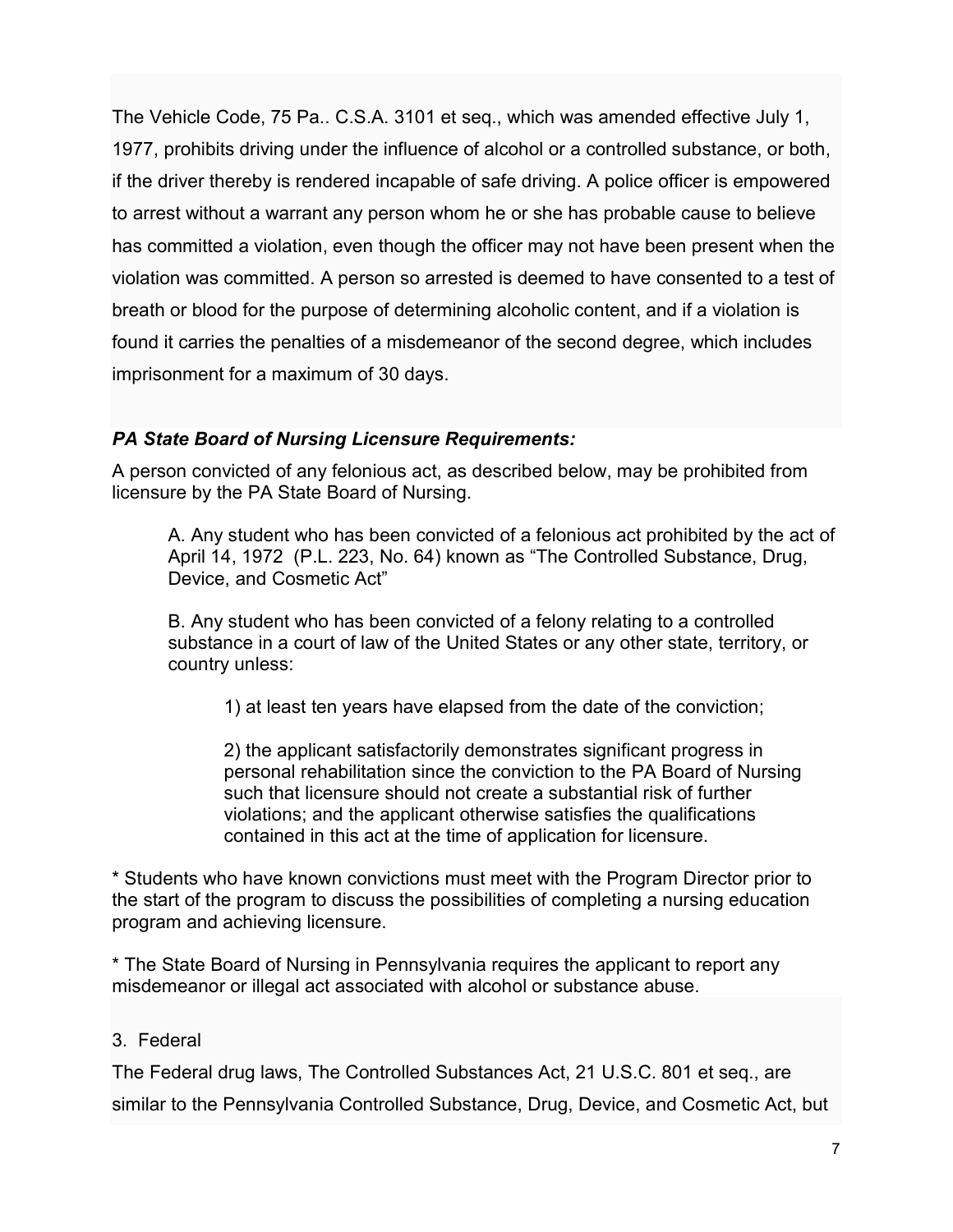contain, for the most part, more severe penalties. Schedules of controlled substance are established, and the law prohibits the knowing or intentional manufacture, distribution, dispensing, or possession with intent to distribute or dispense a controlled substance. If the quantity of controlled substance is large (e.g. 1,000 kg. of a mixture or substance containing marijuana), the maximum penalties are life imprisonment, a \$4,000,000 fine, or both.

Lesser quantities of controlled substance (e.g. 100 kg. of a mixture or substance containing marijuana) result in maximum penalties of life imprisonment, a \$2,000,000 fine, or both. The distribution of small amounts of marijuana for no remuneration or simple possession of a controlled substance carries a maximum of one year's imprisonment, a \$5,000 fine, or both, with the penalties for the second offense doubling. Double or triple penalties are imposed against persons 18 or older who distribute to persons under the age of 21. Double penalties also apply to the distribution or manufacture of a controlled substance in or on or within 1,000 feet of the property of a school or college.

Please see the U.S. Drug Enforcement Administration website at: https://www.dea.gov/agency/penalties.htm for the most recent and complete information about Federal drug trafficking penalties

Students who have been convicted under a state or federal law prohibiting the possession or sale of a controlled substance, are ineligible for federal student aid for specific periods (ranging from one year to an indefinite period depending on the nature of the offense and whether the student is a repeat offender).

#### How You Can Help Report Drunk Drivers

You can help by reporting suspected drunk drivers to your nearest State Police Headquarters. From your cellular telephone or citizens band radio, provide the following information:

- The location you are calling from.
- Time, location, direction of travel and a description of the suspected drunk driver.
- The make, color, and license plate number of the car.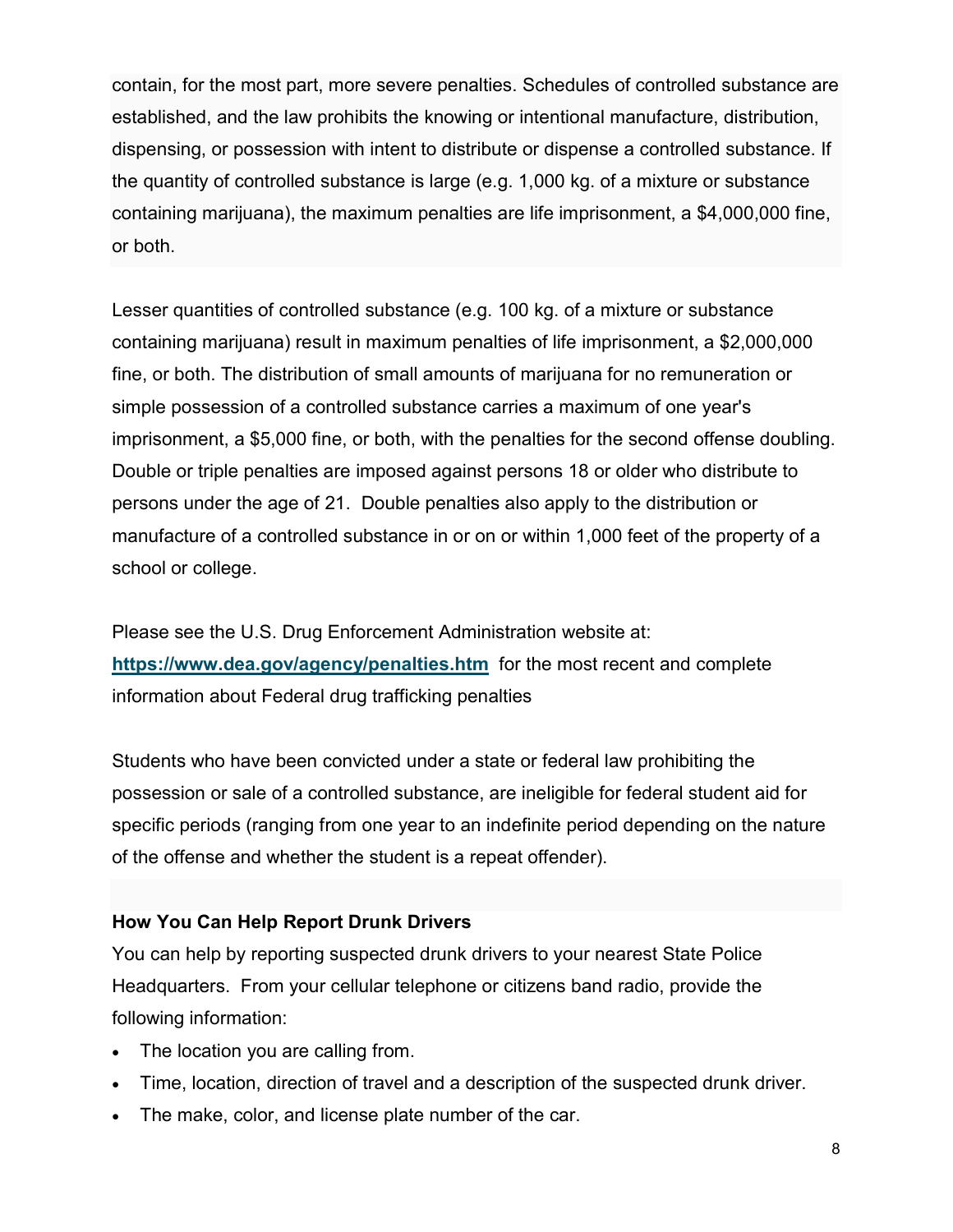#### How to Regain Federal Student Aid Eligibility

- 1. A student can regain eligibility for federal student aid funds the day after the period of ineligibility ends or upon having a conviction reversed, set aside, or removed from the student's record so that fewer than two convictions for sale of illegal drugs or three convictions for possession remain on the record. In such cases, the nature and dates of the remaining convictions will determine when the student regains eligibility.
- 2. A student may also regain eligibility upon successful completion of a qualified drug rehabilitation program that must:
	- Include the student passing at least two unannounced drug tests;

AND

- Have received or is qualified to receive funds directly or indirectly under a federal, state or local government program, or
- Be administered by a federal, state, or local government agency or court, or
- Be qualified to receive payment directly or indirectly from a federally or statelicensed insurance company, or
- Be administered or recognized by a federally or state-licensed hospital, health clinic, or medical doctor.
- 3. A student may further regain eligibility upon successful completion of two unannounced drug tests which are part of an approved rehab program (the student does not need to complete the rest of the program).

The student is responsible to certify that a rehabilitation program was successfully completed. As with the conviction question on the FAFSA, the School is not required to confirm the reported information unless conflicting information is determined.

# Convictions during Enrollment

Federal regulations require enrolled students convicted of a drug offense after receiving federal financial aid to notify Falcon Institute of Health and Science immediately. The student will then become ineligible for further federal financial aid and must repay federal financial aid received after the conviction.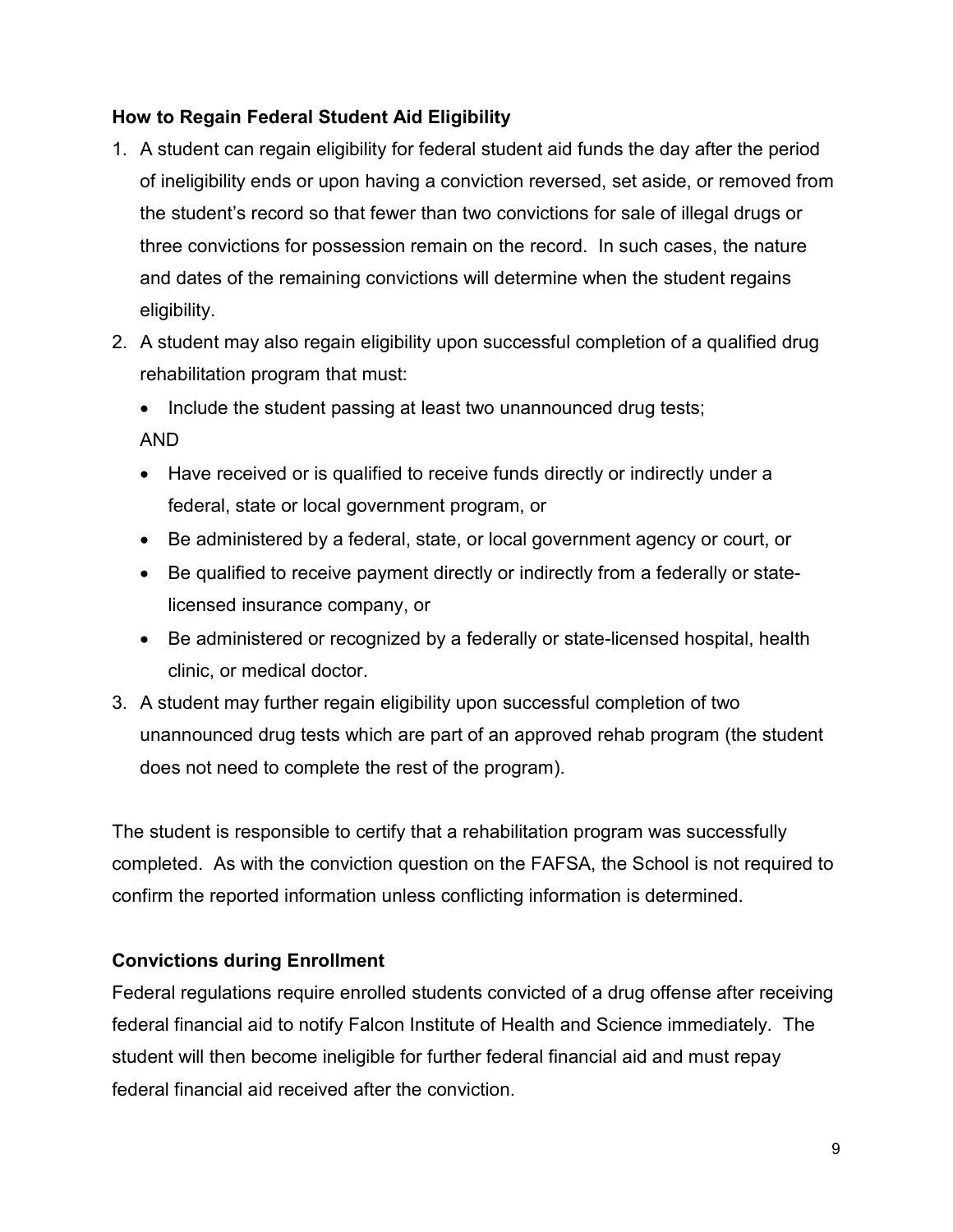# Drug and Alcohol Counseling

Available to all students is the 211 Helpline Center. Students can call 211 to receive referrals to local resources and support for individuals who need drug and alcohol counseling.

#### Other Resources:

Northampton County Drug & Alcohol 20 E. Broad Street, Second Floor Bethlehem, PA 18018-6395 Phone: 610-997-5800 http://www.northamptoncounty.org/northampton /cwp/view.asp?A=1528&Q=620637

Bethlehem Recovery Center of Northampton County 2nd Floor, 548 N New St Bethlehem, PA 18018 Phone: 610- 849-2209

Substance Abuse and Mental Health Services Administration (SAMHSA)

National Helpline- 1-800-662-HELP (4357)

#### https://www.samhsa.gov/find-help/national-helpline

American Psychiatric Association: http://healthyminds.org

SMART Recovery: www.smartrecovery.org

#### Institutional Sanctions for Alcohol and Drug Violations

Any member of the School community found consuming or selling drugs on School property or at the school related activities shall be subject to discipline on a case-bycase basis.

- Discipline will be based on the seriousness of the situation.
- A case may result in dismissal from the School.
- In all cases, the School will abide by local, state and federal sanctions regarding unlawful possession of drugs and the consumption of alcohol.
- Additional state penalties and sanctions may also apply.
- The School has adopted a zero-tolerance policy regarding underage drinking.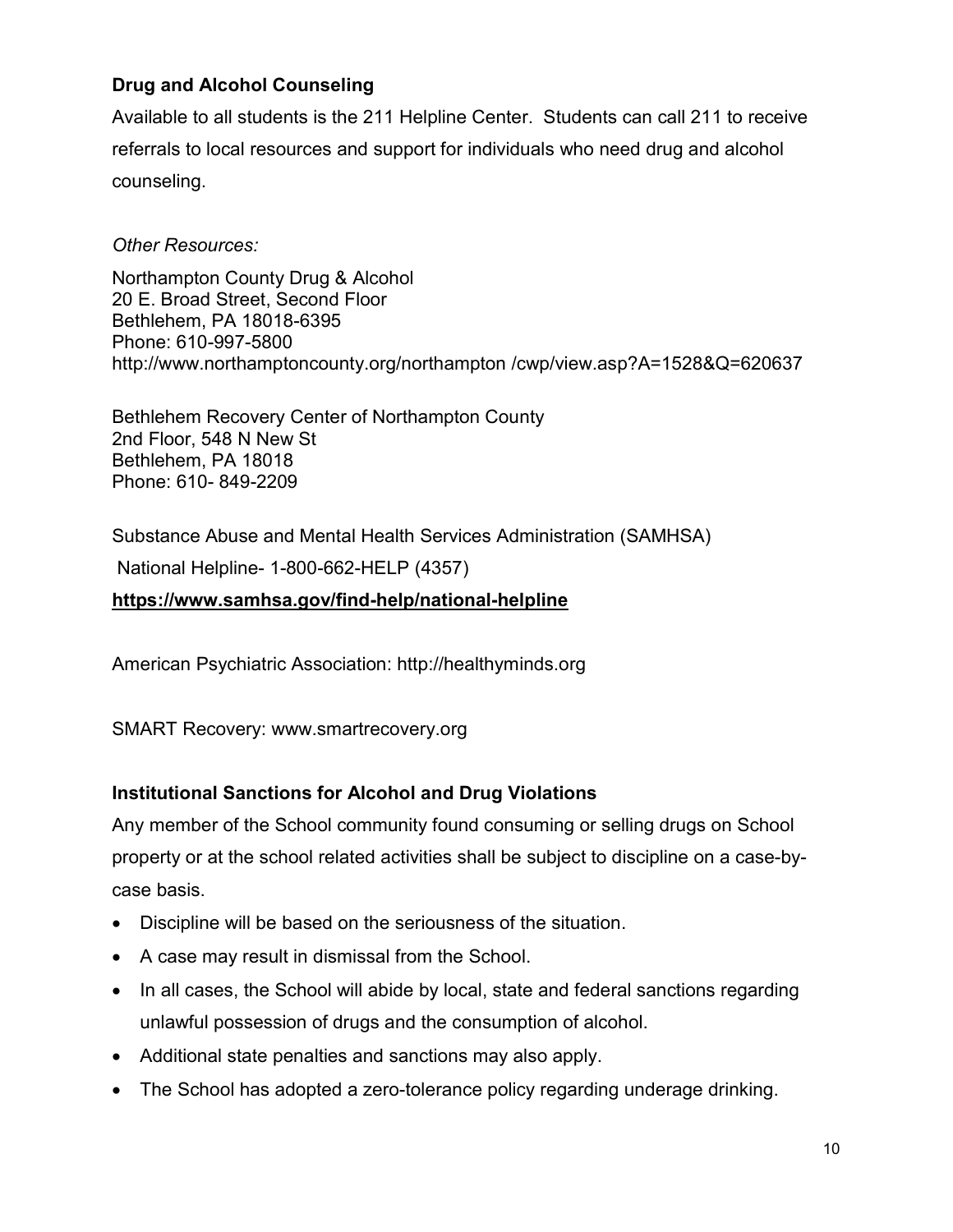Successful completion of an appropriate rehabilitation program by an individual confirmed to have been in violation of alcohol or drug policies and/or laws who has since sought admission or readmission to the school will be considered on a caseby-case basis.

#### A DESCRIPTION OF DRUG AND ALCOHOL ABUSE PREVENTION PROGRAMS

Falcon Institute of Health and Science publishes and distributes annually to all current students and employees a copy of the Drug and Alcohol Abuse Prevention Program. Below are the details related to this topic.

# Drug and Alcohol Abuse Prevention

Drug abuse affects all aspects of American life. It threatens the workplace, our homes, our schools and our community. The U.S. Department of Education requires institutions of higher education to implement a drug prevention and awareness program for their students and employees through the Safe and Drug-Free Schools and Communities Act. All students are expected to conduct themselves as mature adults and as members of an academic community. The consumption of alcohol or drugs while attending class is prohibited and may be subject to disciplinary action. The expectations set forth in the school's Standards of Conduct related to drug and alcohol use is discussed earlier. Those expectations, as well as the provision of the related risks and consequences with the penalties and possible sanctions being highlighted, are re-emphasized and distributed to students and employees at least annually. Additionally, drug and alcohol counseling resources are made known to all

# members of the school community.

# Biennial Review of the Drug and Alcohol Abuse Prevention Program

The school will conduct a biennial review of their drug and alcohol abuse prevention program. This review will include a determination of the number of drug and alcoholrelated violations and fatalities that occur on the institution's campus or as part of the institution's activities and the number and type of sanctions imposed by the institution as a result of drug and alcohol-related violations and fatalities that occur on the institution's campus or as part of the institution's activities.